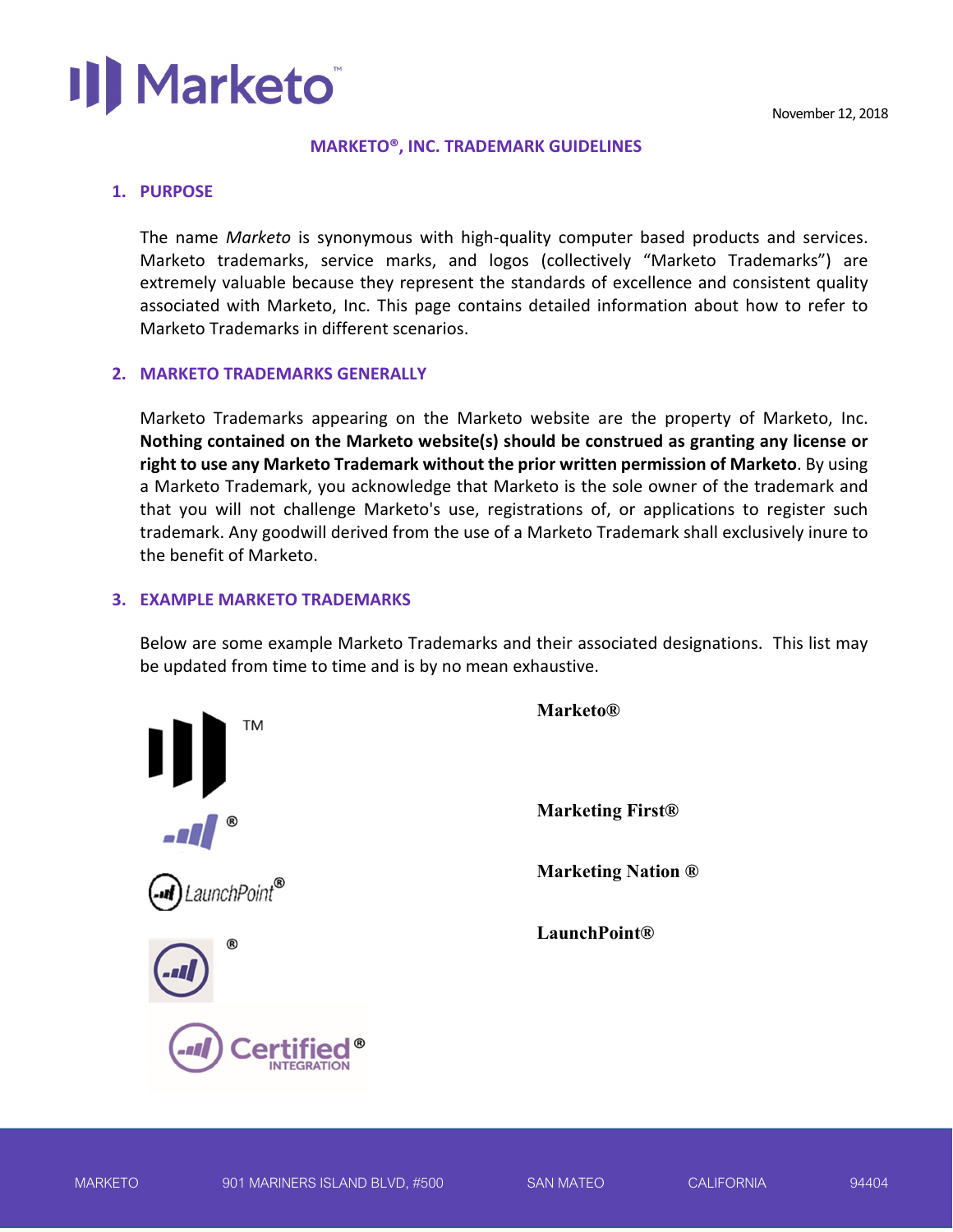## **Marketo**

### **4. PROPER USE OF THE MARKETO TRADEMARKS AND LOGO**

You may do any of the following, as long as you do so in a way that does not devalue, dilute, or disparage the Marketo brand‐

- a. **Websites and Packaging**. On product website(s), packaging, advertising, and other collateral, use of a Marketo Trademark must be less prominent than your brand, preferably by use of a different type font, size and color.
- b. **Separate Use**. The Marketo Trademark must be used independently and separately from your trade names, service marks, logos or trademarks (no combining of Marketo Trademarks and your trade names, service marks, logos or trademarks is permitted).
- c. **Collective Display**. Your own name, trademark or logo must be displayed wherever a Marketo Trademark is displayed.
- d. **Use as an Adjective**. The Marketo Trademark must only be used as an adjective followed by a generic description of the branded goods or services the first time it is used in text, and as often as possible after that.
- e. **First Use**. The "®" or "™" symbol, as appropriate, must be included with the first or most prevalent use of the Marketo Trademark in materials on which it appears. For a listing of Marketo trademarks and their current status, please refer to Section 3.
- f. **Attribution**. The appropriate trademark symbol (i.e., "®" or "™") should appear at least with the first use of the Marketo Trademarks and all occurrences of the Marketo logo. An attribution statement must be included in a legend on packaging, splash screens, web pages, and other materials where the Marketo Trademark(s) appear. The statement should read: "**Marketo, [list of other Marketo marks used] is/are either registered trademarks or trademarks of Marketo Inc. in the United States and/or other countries.**"
- g. **Exact Form**. The Marketo Trademark must be used only in the exact form as indicated by Marketo.
- h. **Cessation of Use**. You must comply with a Marketo request to correct, remedy, or discontinue any use of the Marketo Trademark which is determined by Marketo to be improper under these guidelines. This section applies notwithstanding any trademark license you may have in place with Marketo.
- i. **Nominative Use**. You may indicate that your product or service is related to an Marketo product or service by using an appropriate phrase, such as "for," "for use with," or "works with," as long as your usage does not create the impression of any partnership with or endorsement by Marketo, and as long as your usage does not create the possibility of confusion as to the source of the product.